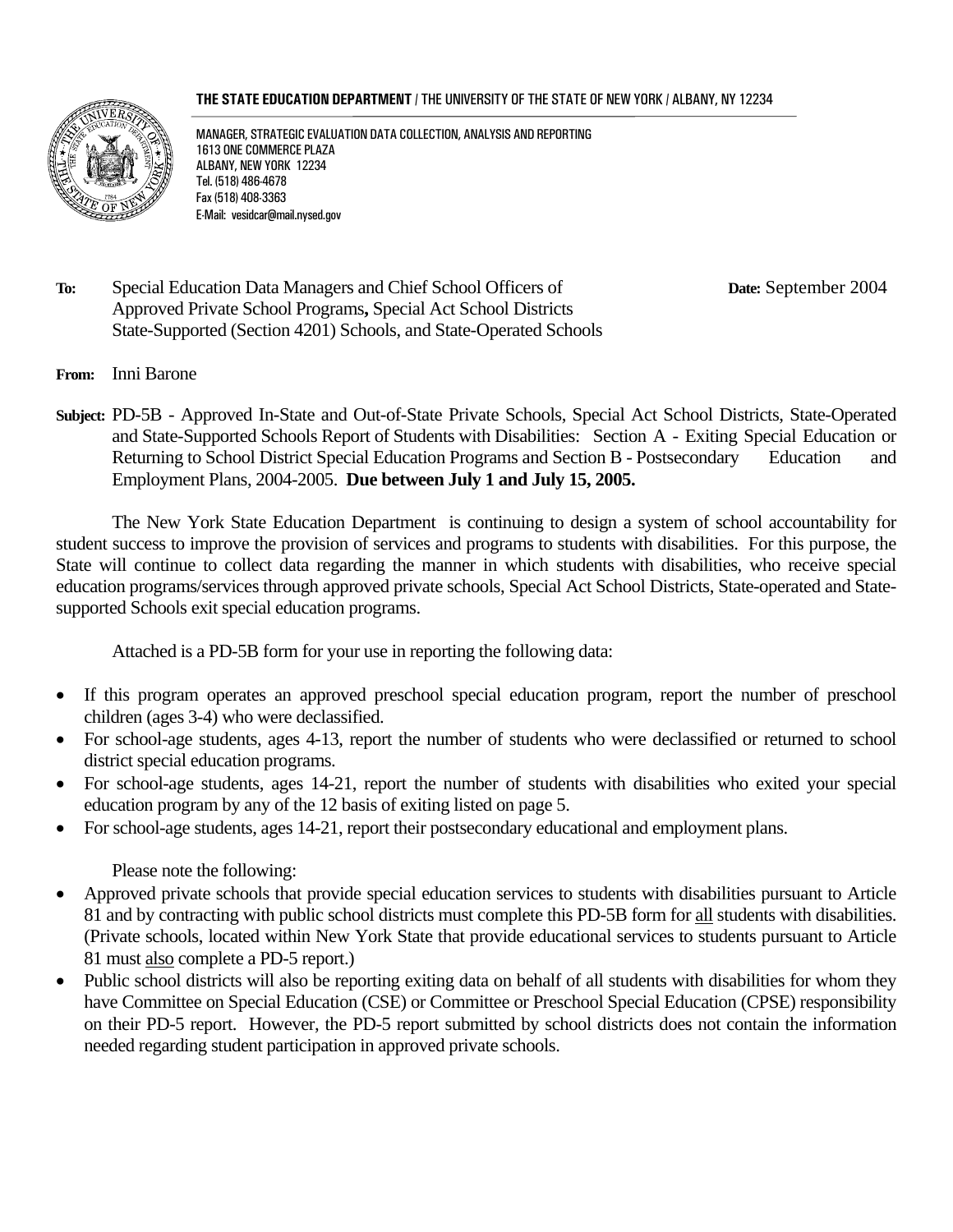Compared to the PD-5B report for 2003-2004, the PD-5B for 2004-2005 has been revised in the following ways:

- The "Moved, Not Known to be Continuing" basis of exit category is removed from Section A, Table 2. Such students are to be reported under the "Dropped Out" category.
- In Section A, Table 1, preschool-age is revised from "Ages 3-5" to "Ages 3-4". Children who are 5 years of age on December 1, 2004 are school-age children and if they are declassified at Age 5, should be reported in Section A, Table 1, Column C.
- Directions are included to indicate that Local Certificates may not be issued after February 1, 2005.

The data collected through the PD forms are used in the following reports and activities:

- Annual Performance Report for Special Education
- Pocketbook of Goals and Results for Individuals with Disabilities
- Chapter 655 Report to the Governor and the Legislature on the Status of the State's Schools
- Special Education Quality Assurance Reviews
- School Report Cards
- BOCES Report Cards
- Charter School Report Cards
- Calculations to identify instances of possible race/ethnicity disproportionality
- Other reports required by State or federal statutes
- Summary reports for public information to be placed on the Department's website
- Evaluation of programs and policies

 If you have any questions or are in need of assistance in completing this report, please contact the Strategic Evaluation Data Collection, Analysis and Reporting (SEDCAR) Unit by using the contact information provided in the letterhead. Thank you.

### Attachment

cc: Rebecca H. Cort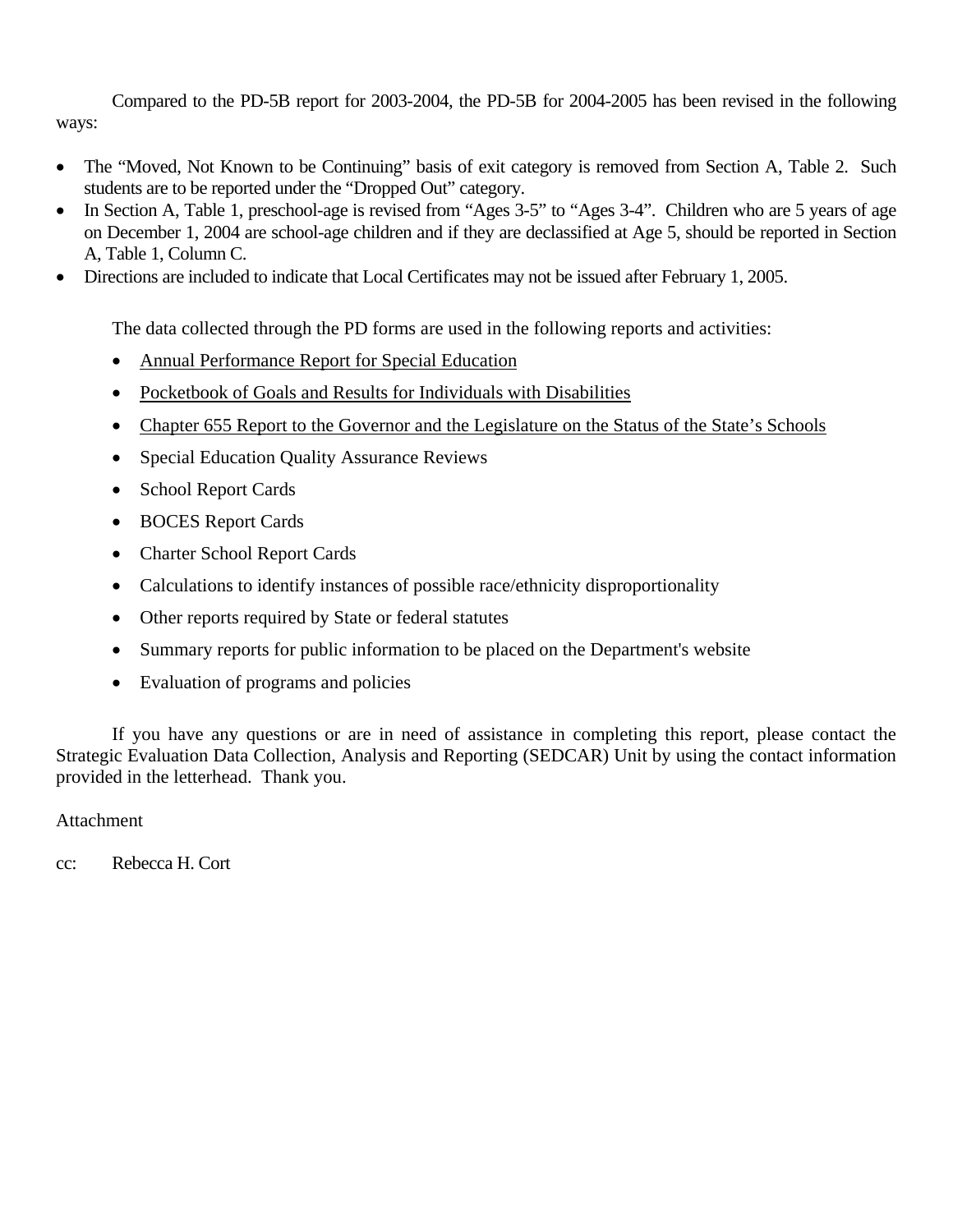The University of the State of New York THE STATE EDUCATION DEPARTMENT Office of Vocational and Educational Services for Individuals with Disabilities (VESID) Strategic Evaluation Data Collection, Analysis and Reporting One Commerce Plaza - Room 1613 — Albany, NY 12234-0001

#### **PD-5B - Approved In-State and Out-of-State Private Schools, Special Act School Districts, State-Operated and State-Supported Schools Report of Students with Disabilities: Section A- Exiting Special Education or Returning to School District Special Education Programs and Section B- Postsecondary Education and Employment Plans**

**July 1, 2004 to June 30, 2005** 

| <i><b>Instructions:</b></i> | 1. Return one copy of this report between July 1 and July 15, 2005 to the above       |
|-----------------------------|---------------------------------------------------------------------------------------|
|                             | address. Please do not submit this form before June 30, 2005                          |
|                             | 2. Retain one copy (and supporting documentation) in your program files for           |
|                             | reference and audit purposes. The required retention period ends June 30, 2011.       |
|                             | 3. Carefully read the Instructions and Definitions on the following pages.            |
|                             | 4. If you have questions about this report, please call (518) 486-4678 or e-mail your |
|                             | questions to vesidcar@mail.nysed.gov                                                  |

Check this box if no student exited special education or returned to school district programs (including students declassified between the ages of 3 and 21) within the report period.

*Note*: If this box is checked, please complete this page only and return it to the address at the top of this page.

| <b>Program Information</b><br>(Enter 12-digit SED Code Below) |  |  |  |  |  |  |  |  |  |  |  |  |  |
|---------------------------------------------------------------|--|--|--|--|--|--|--|--|--|--|--|--|--|
|                                                               |  |  |  |  |  |  |  |  |  |  |  |  |  |
|                                                               |  |  |  |  |  |  |  |  |  |  |  |  |  |
| <b>PROGRAM NAME</b>                                           |  |  |  |  |  |  |  |  |  |  |  |  |  |
| <b>ADDRESS</b>                                                |  |  |  |  |  |  |  |  |  |  |  |  |  |
|                                                               |  |  |  |  |  |  |  |  |  |  |  |  |  |
|                                                               |  |  |  |  |  |  |  |  |  |  |  |  |  |

| <b>Contact Person Information*</b> |            |  |  |  |  |  |  |  |  |
|------------------------------------|------------|--|--|--|--|--|--|--|--|
| <b>NAME</b>                        |            |  |  |  |  |  |  |  |  |
| <b>TITLE</b>                       |            |  |  |  |  |  |  |  |  |
| <b>TELEPHONE</b>                   | <b>FAX</b> |  |  |  |  |  |  |  |  |
| <b>E-MAIL ADDRESS</b>              |            |  |  |  |  |  |  |  |  |

\*All correspondence from the address at the top of this page will be directed to the contact person reported in the PD webbased system at http://pd.nysed.gov. You may update the contact person at any time through the PD web-based system located at http://pd.nysed.gov.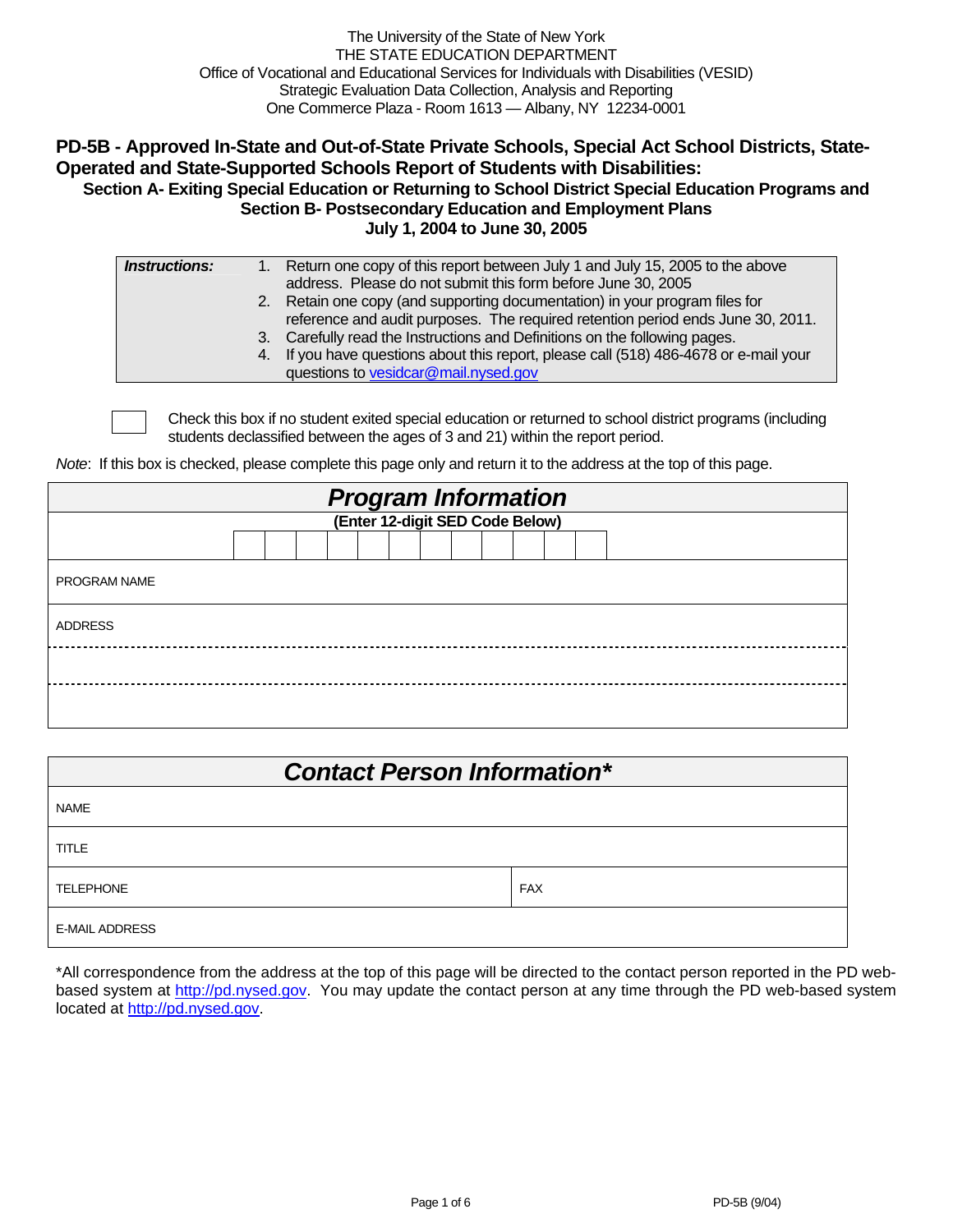## **Definitions and Instructions for Completing the PD-5B Report**

- 1. This report should be completed in consultation with school district personnel to confirm the exit status of students with disabilities who were placed by the school districts in your program and provided special education services and who left your school during the reporting period.
- 2. Report information for all students with disabilities (ages 3-21) who were provided special education programs/services through this program. In Section A, Table 1, report the number of students, ages 3-13, who were declassified; In Section A, Table 2, report the number of school-age students (ages 14-21) who exited special education through the basis listed, and school-age students, ages 4-21, who returned to school district special education programs. In Section B, report the postsecondary education and employment plans of the students with disabilities who have completed their program or dropped out.
- 3. If this program does not operate an approved preschool program (pursuant to Section 4410 or 4201 of the Education law), enter "NA" in columns A and B of Table 1 of Section A.
- 4. For purposes of this report, students with disabilities provided evaluation services only are not to be included in this report. Also, students provided summer school special education programs only are not to be included.
- 5. Data should be reported for all New York State students with disabilities regardless of whether such students attended on a day or residential basis. Do not report students placed in this program by student's parents (at the parent's expense).
- 6. The total number of students with disabilities for each exit category in Section B must equal the total number of such students reported in Table 2 of Section A.
- 7. The total number of students for whom race/ethnicity is provided in Section A, Table 2, Columns K-0 must equal the total number of students reported in Column J of the same table.
- 8. Wherever data is requested by student age, the age should be reported as of December 1, 2004 (e.g., a student who is 14 years and 10 months of age on December 1, 2004, should be reported as age 14).
- 9. When reporting race/ethnicity of students, report the number that appear to belong, identify with, or are regarded in the community as belonging to each race/ethnic group. Please report the race/ethnicity of students with disabilities consistently on all Department data collection instruments and report consistent with how public school districts report each student's race/ethnicity. Each student should be counted once, in one of the following categories:

**American Indian/Alaskan Native:** A person having origins in any of the original peoples of North and South America (including Central America) and who maintains tribal affiliation or community attachment.

**Asian or Pacific Islander:** A person having origins in any of the original peoples of the Far East, Southeast Asia, the Indian subcontinent, or the Pacific Islands, including, for example, Cambodia, China, India, Japan, Korea, Malaysia, Pakistan, the Philippine Islands, Thailand, and Vietnam. The Pacific Islands include Hawaii, Guam, and Samoa.

**Black or African American (not Hispanic):** A person having origins in any of the Black racial groups of Africa.

**Hispanic or Latino:** A person of Cuban, Mexican, Puerto Rican, South or Central American, or other Spanish culture or origin, regardless of race.

**White (not Hispanic):** A person having origins in any of the original peoples of Europe, the Middle East, or North Africa.

- 10. In general, exiting students with disabilities should be reported once, with few exceptions. The following examples are provided for purposes of clarification.
	- A student who is declassified and returned to general education several times, should be reported once each year that he or she is returned to general education, on page 4, Section A, Columns C and D of Table 1; and in Line 7 of Table 2, on page 5.
	- A student who receives a local diploma with a Regents endorsement should be reported in either Line 2 (Regents Diploma-Regular) or Line 1 (Regents Diploma-Honors) on page 5, Table 2.
	- A student who receives an IEP Diploma (Line 5) and Local Certificate (line 6) should be reported in Line 5 only, on page 5, Table 2. Please note, Local Certificates may not be issued after February 1, 2005.
	- A student, who previously received an IEP Diploma or Local Certificate, has continued in the special education program and does not receive a higher diploma should **NOT** be reported again.
	- A student who previously received an IEP Diploma or Local Certificate has continued in their special education program and received a Regents, Local or High School Equivalency Diploma, should be included in the count for the given diploma (Lines 1-4) on page 5, Table 2.
	- A student who previously dropped out of school, re-entered this program, and received a diploma or certificate should be reported in the count for the given diploma or certificate (Lines 1-6) on page 5, Table 2. If, however, the same student dropped out again, in a different school year, without receiving a diploma or certificate, the student should not be reported again.
- 11. If you have any questions or are in need of assistance in completing this report, please contact SEDCAR by telephoning (518) 486-4676 or e-mail your questions to vesidcar@mail.nysed.gov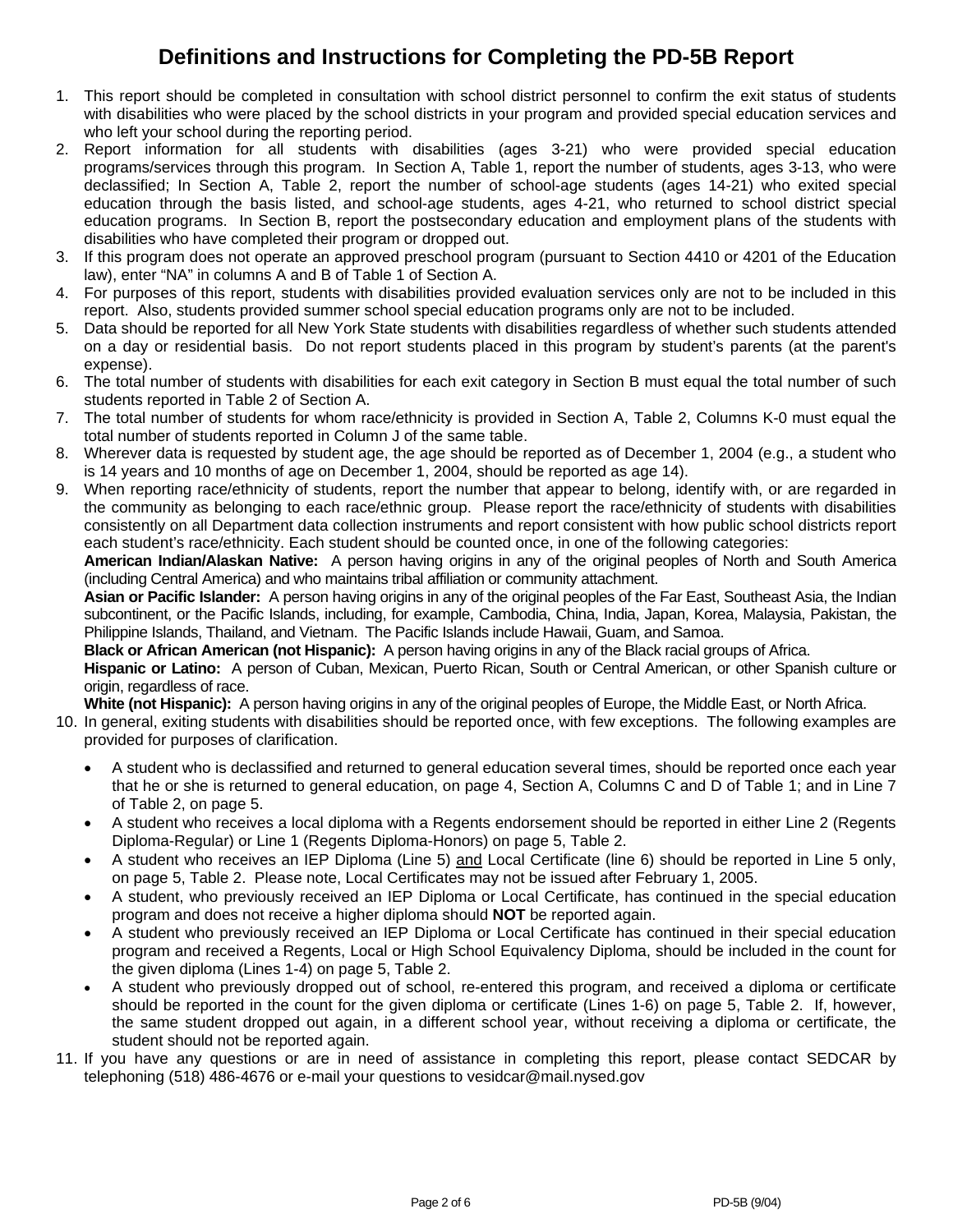### **Section A Definitions**

| <b>Item</b>                                                                         | <b>Definition</b>                                                                                                                                                          |
|-------------------------------------------------------------------------------------|----------------------------------------------------------------------------------------------------------------------------------------------------------------------------|
| <b>Declassified While Still of Preschool-</b><br>age (Section A, Table 1, Column A) | For programs operating an approved preschool special education program, report<br>the total number of students, ages 3-4 who received special education services           |
|                                                                                     | during July 1, 2004 - June 30, 2005 pursuant to Section 4410 or 4201 of the                                                                                                |
|                                                                                     | Education Law, but were declassified while still of preschool-age, and no longer                                                                                           |
|                                                                                     | have an Individualized Education Program (IEP). These declassified preschool-age                                                                                           |
|                                                                                     | students are not age eligible to enroll in Kindergarten programs during the 2004-05<br>school year.                                                                        |
| <b>Enrolled in General Education</b>                                                | For programs operating an approved preschool special education program, report                                                                                             |
| <b>Without a Disability Classification</b>                                          | the total number of all students who received preschool special education services                                                                                         |
| <b>When Transitioning from Preschool</b><br>to School-age Programs (Section A,      | pursuant to Section 4410 or 4201 of the Education Law just prior to becoming<br>school-age, and were enrolled in general education without a disability classification     |
| Table I, Column B)                                                                  | and IEP by the CSE, upon transitioning from the preschool to school-age program.                                                                                           |
|                                                                                     | Report students in this column if they were declassified in May or June 2005 even                                                                                          |
|                                                                                     | though they were of preschool-age during July and August preceding their entrance                                                                                          |
|                                                                                     | into school-age programs. Declassification data for preschool students receiving                                                                                           |
|                                                                                     | special education services during July and August 2005 should be reported in next<br>year's PD-5B report.                                                                  |
| Total (Section A, Table 2, Column J,                                                | This total should represent all students (ages 4-13) who returned to school district                                                                                       |
| Line 14, on page 5)                                                                 | special education programs and all students (ages 14-21) who exited special                                                                                                |
|                                                                                     | education.                                                                                                                                                                 |
| <b>Regents Diploma (Honors) (Section</b><br>A, Table 2, Line 1, on page 5)          | Students who received a local high school diploma with the Regents endorsement<br>"With Honors." (As per requirements in the Regents Examinations, Regents                 |
|                                                                                     | Competency Tests and Proficiency Examinations: School Administrator's Manual).                                                                                             |
| <b>Regents Diploma (Regular) (Section</b>                                           | Students who received a local high school diploma with a "Regular" Regents                                                                                                 |
| A, Table 2, Line 2, on page 5)                                                      | endorsement (8 NYCRR 100.5).                                                                                                                                               |
| Local Diploma (Section A, Table 2,<br>Line 3, on page 5)                            | Students who received a local high school diploma without a Regents endorsement<br>(8 NYCRR 100.5).                                                                        |
| <b>High School Equivalency Diploma</b>                                              | Students who received a State High School Equivalency (HSE) diploma.                                                                                                       |
| (Section A, Table 2, Line 4, on page 5)                                             |                                                                                                                                                                            |
| <b>Individualized Education Program</b>                                             | Students who received a high school Individualized Education Program (IEP)                                                                                                 |
| Diploma (Section A, Table 2, Line 5,<br>on page 5)                                  | diploma (8 NYCRR 100.9).                                                                                                                                                   |
| Local Certificate (Section A, Table 2,                                              | Students who received a Local Certificate (8 NYCRR 100.6). Local Certificates                                                                                              |
| Line 6, on page 5)                                                                  | may not be issued after February 1, 2005.                                                                                                                                  |
| <b>Declassified and Returned to General</b>                                         | Students who were classified by the CSE due to a disability and received special                                                                                           |
| <b>Education (Section A, Table 1</b><br><b>Columns C and D; and Section A,</b>      | education from this program between July 1, 2004 - June 30, 2005, and were<br>declassified and returned to general education. These students no longer have an             |
| Table 2, Line 7)                                                                    | IEP and receive all educational services from the general education program                                                                                                |
|                                                                                     | including testing accommodations if indicated on the last IEP as recommended                                                                                               |
|                                                                                     | upon declassification.                                                                                                                                                     |
| <b>Reached Maximum Age (Section A,</b><br>Table 2, Line 8, on page 5)               | Students, who were enrolled in this program at the age of 21, turned 21 after<br>September 1, 2004, and who did not receive a diploma or certificate or exit special       |
|                                                                                     | education by any other basis of exiting.                                                                                                                                   |
| <b>Returned to School District Special</b>                                          | Students who were not declassified but whose placement was changed so that a                                                                                               |
| <b>Education Programs (Section A,</b>                                               | public school district provided all services. Also include in this category, students                                                                                      |
| Table 2, Line 9, on page 5)                                                         | whose parents have placed them (at the parents' expense) in general education<br>private/parochial schools.                                                                |
| Died (Section A, Table 2, Line 10, on                                               | Report the number of students who died during this report period.                                                                                                          |
| page 5)                                                                             |                                                                                                                                                                            |
| <b>Moved - Known to be Continuing</b>                                               | Students whose parents/caregiver have relocated or been re-assigned resulting in                                                                                           |
| (Section A, Table 2, Line 11, on page<br>5)                                         | the transfer of the students to another school for the provision of educational<br>services, and the students are known to be continuing in the other educational          |
|                                                                                     | program. There need not be evidence that such students are continuing in special                                                                                           |
|                                                                                     | education, only that they are continuing in an educational program. Include in this                                                                                        |
|                                                                                     | line, students who are placed in Child Care Institutions by the courts or social                                                                                           |
|                                                                                     | service agencies. It is the responsibility of school districts to maintain some                                                                                            |
|                                                                                     | documentation of students' continuing participation in other educational programs.<br>Approved private schools will need to consult with school districts to determine who |
|                                                                                     | to report in this category.                                                                                                                                                |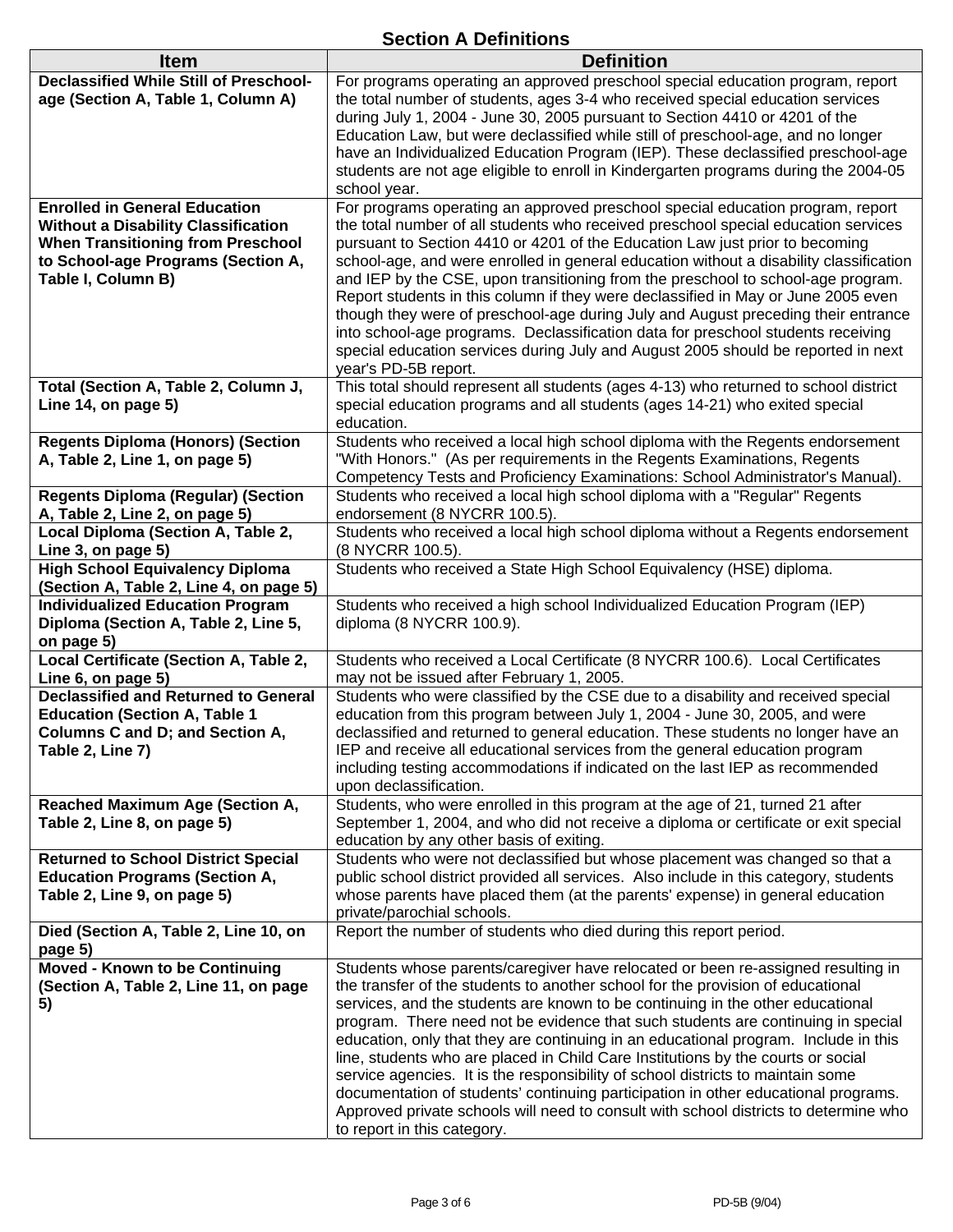## **Section A, Table 1**

### **Report of Students with Disabilities Declassified (Ages 3-13) July 1, 2004 to June 30, 2005**

Report the number of students who were declassified between the ages of 3 and 13. Report each student only once in the appropriate column.

|                                        | A                                                                        | В                                                                                                                                                                                                                                                     |                                                                                     | D                                                                                           |
|----------------------------------------|--------------------------------------------------------------------------|-------------------------------------------------------------------------------------------------------------------------------------------------------------------------------------------------------------------------------------------------------|-------------------------------------------------------------------------------------|---------------------------------------------------------------------------------------------|
|                                        | Preschool*<br>Declassified while still of<br>Preschool-age<br>(Ages 3-4) | <b>Preschool to</b><br><b>School-Age</b><br>Transition*<br><b>Enrolled in General</b><br><b>Education Without a</b><br><b>Disability Classification</b><br>When Transitioning from<br><b>Preschool Special</b><br>Education to School-Age<br>Programs | School-Age<br>Declassified and Returned<br>to General Education<br>Between Ages 4-8 | <b>School-Age</b><br>Declassified and Returned<br>to General Education<br>Between Ages 9-13 |
| <b>Number</b><br>оf<br><b>Students</b> |                                                                          |                                                                                                                                                                                                                                                       |                                                                                     |                                                                                             |

\*Only programs which operate approved preschool education programs, pursuant to Section 4410 or 4201 of the Education Law, should enter data in Columns A and B. All other programs should enter "NA" (Not Applicable).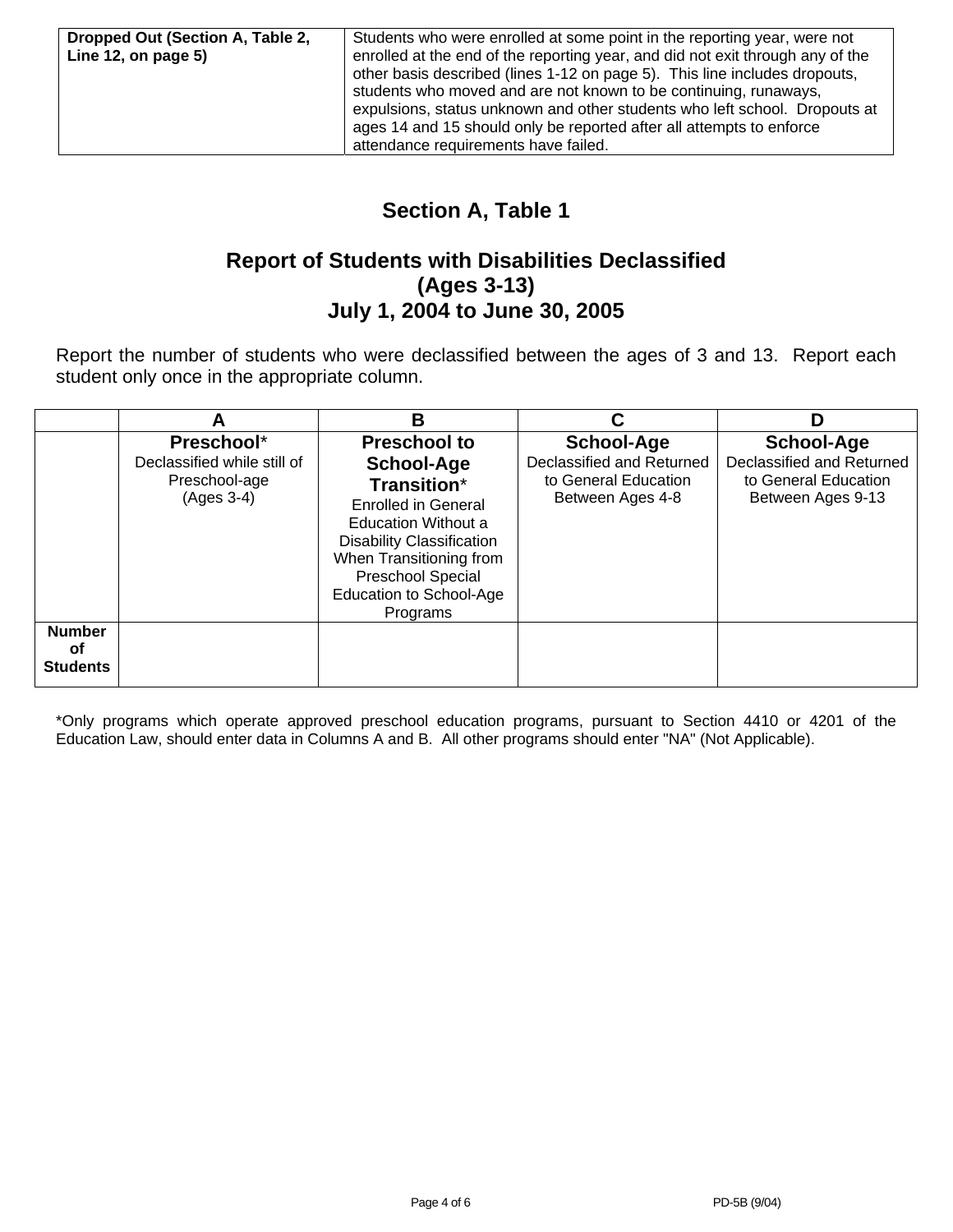# **Section A, Table 2**

## **Report of School-Age Students with Disabilities Exiting Special Education or Returned to School District (Ages 4-21) July 1, 2004 to June 30, 2005**

|                 |                                                                    | A                          | B  | C  | D  | E  | F  | G  | H  |             | J                     | K                        |                        | M            | N        | $\mathbf O$ | $P^*$       |
|-----------------|--------------------------------------------------------------------|----------------------------|----|----|----|----|----|----|----|-------------|-----------------------|--------------------------|------------------------|--------------|----------|-------------|-------------|
|                 |                                                                    | Age as of December 1, 2004 |    |    |    |    |    |    |    | Total (A-I) | <b>Race/Ethnicity</b> |                          |                        |              |          |             |             |
|                 | <b>Bases of Exit</b>                                               | $4 - 13$                   | 14 | 15 | 16 | 17 | 18 | 19 | 20 | 21          |                       | Amer. Ind.<br>Alas. Nat. | Asian/Pac.<br>Islander | <b>Black</b> | Hispanic | White       | Total (K-0) |
|                 | 1 Regents Diploma (Honors)                                         |                            |    |    |    |    |    |    |    |             |                       |                          |                        |              |          |             |             |
|                 | 2 Regents Diploma (Regular)                                        |                            |    |    |    |    |    |    |    |             |                       |                          |                        |              |          |             |             |
|                 | 3   Local Diploma                                                  |                            |    |    |    |    |    |    |    |             |                       |                          |                        |              |          |             |             |
|                 | 4 High School Equivalency<br><b>Diploma</b>                        |                            |    |    |    |    |    |    |    |             |                       |                          |                        |              |          |             |             |
|                 | 5 Individualized Education<br><b>Program Diploma</b>               |                            |    |    |    |    |    |    |    |             |                       |                          |                        |              |          |             |             |
|                 | 6 Local Certificate                                                |                            |    |    |    |    |    |    |    |             |                       |                          |                        |              |          |             |             |
| $\overline{7}$  | Declassified and Returned to<br><b>General Education</b>           |                            |    |    |    |    |    |    |    |             |                       |                          |                        |              |          |             |             |
|                 | 8 Reached Maximum Age                                              |                            |    |    |    |    |    |    |    |             |                       |                          |                        |              |          |             |             |
|                 | 9 Returned to School District<br><b>Special Education Programs</b> |                            |    |    |    |    |    |    |    |             |                       |                          |                        |              |          |             |             |
|                 | 10 Died                                                            |                            |    |    |    |    |    |    |    |             |                       |                          |                        |              |          |             |             |
|                 | 11 Moved - Known to be<br><b>Continuing</b>                        |                            |    |    |    |    |    |    |    |             |                       |                          |                        |              |          |             |             |
|                 | 12 Dropped Out                                                     |                            |    |    |    |    |    |    |    |             |                       |                          |                        |              |          |             |             |
| 13 <sup>1</sup> | Total - Lines 1-13                                                 |                            |    |    |    |    |    |    |    |             |                       |                          |                        |              |          |             |             |

\*Column P total must equal Column J total on each Line.